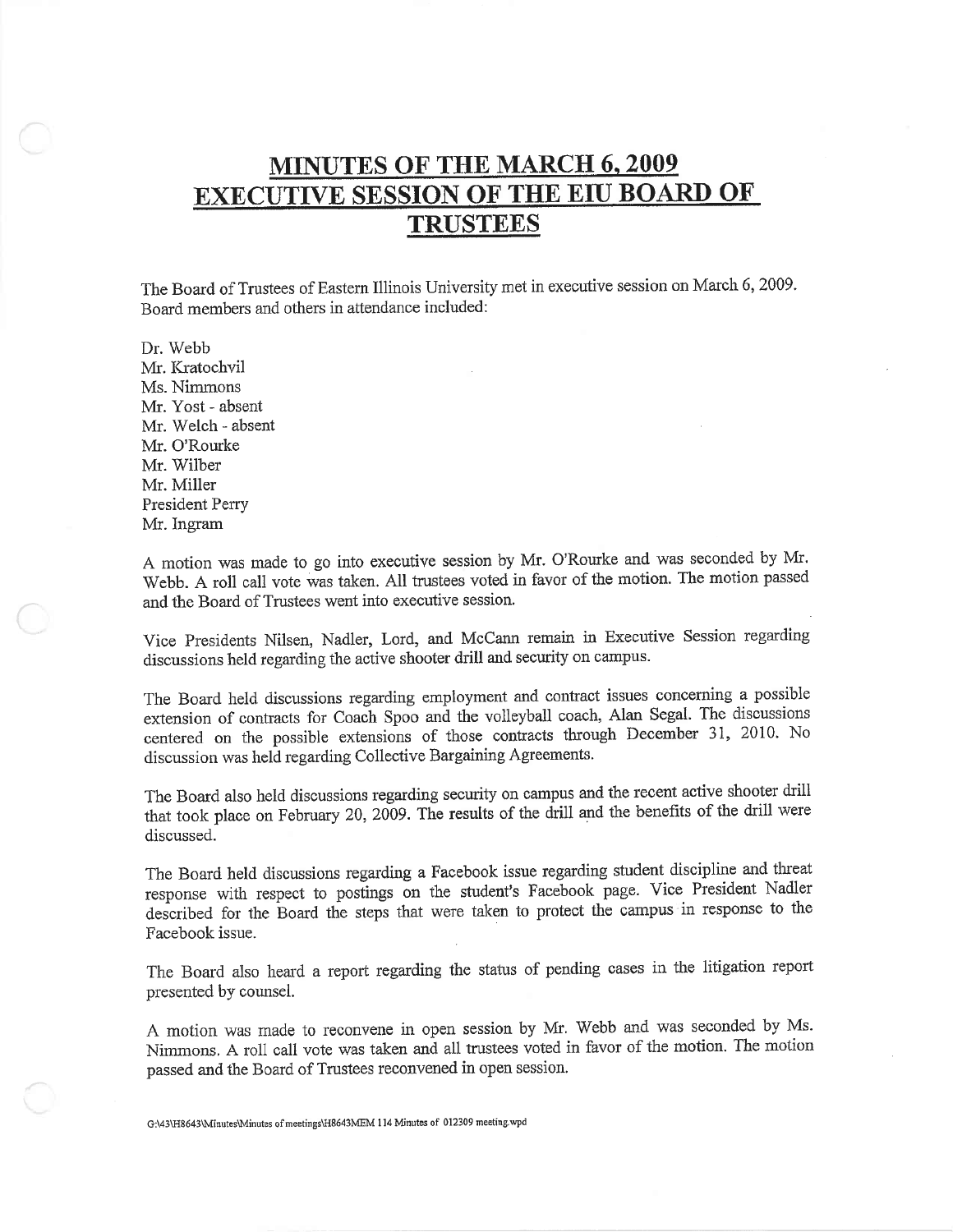# **MINUTES OF THE JANUARY 18, 2013 EXECUTIVE SESSION OF THE BOARD OF TRUSTEES OF EASTERN ILLINOIS UNIVERSITY**

The Board of Trustees of Eastern Illinois University met in executive session January 18, 2013. Board members and others in attendance included:

Dr. Webb Mr. Dively Mr. Kratochvil Mr. Wekch Mr. Goetz Mr. Scherle Mr. Dano Mr. Hutchinson President Perry Mr. Miller Mr. Ingram

A motion was made to go into executive session by Mr, Welch and was seconded by Mr. Hutchinson. A roll call vote was taken. All trustees voted in favor of the motion. The motion passed and the Board of Trustees went into executive session.

The Board held discussions regarding an employee and her demand for due process. The Board also held discussions regarding extension of Athletic Director Burke and Football Coach Babers contracts. The Board also held discussions regarding AFSME`s contract ratification and the status of labor agreements and future contract issues regarding potential lay-off and furloughs.

The Board also held discussions regarding pending litigations including the Sellers case and the Su case as well as one potential claim where the plaintiff failed to obtain service of process. A motion was made to reconvene in open session by Mr. Goetz and was seconded by Mr. Scherle. A roll call vote was taken and all trustees voted in favor of the motion. The motion passed and the Board of Trustees reconvened in open session.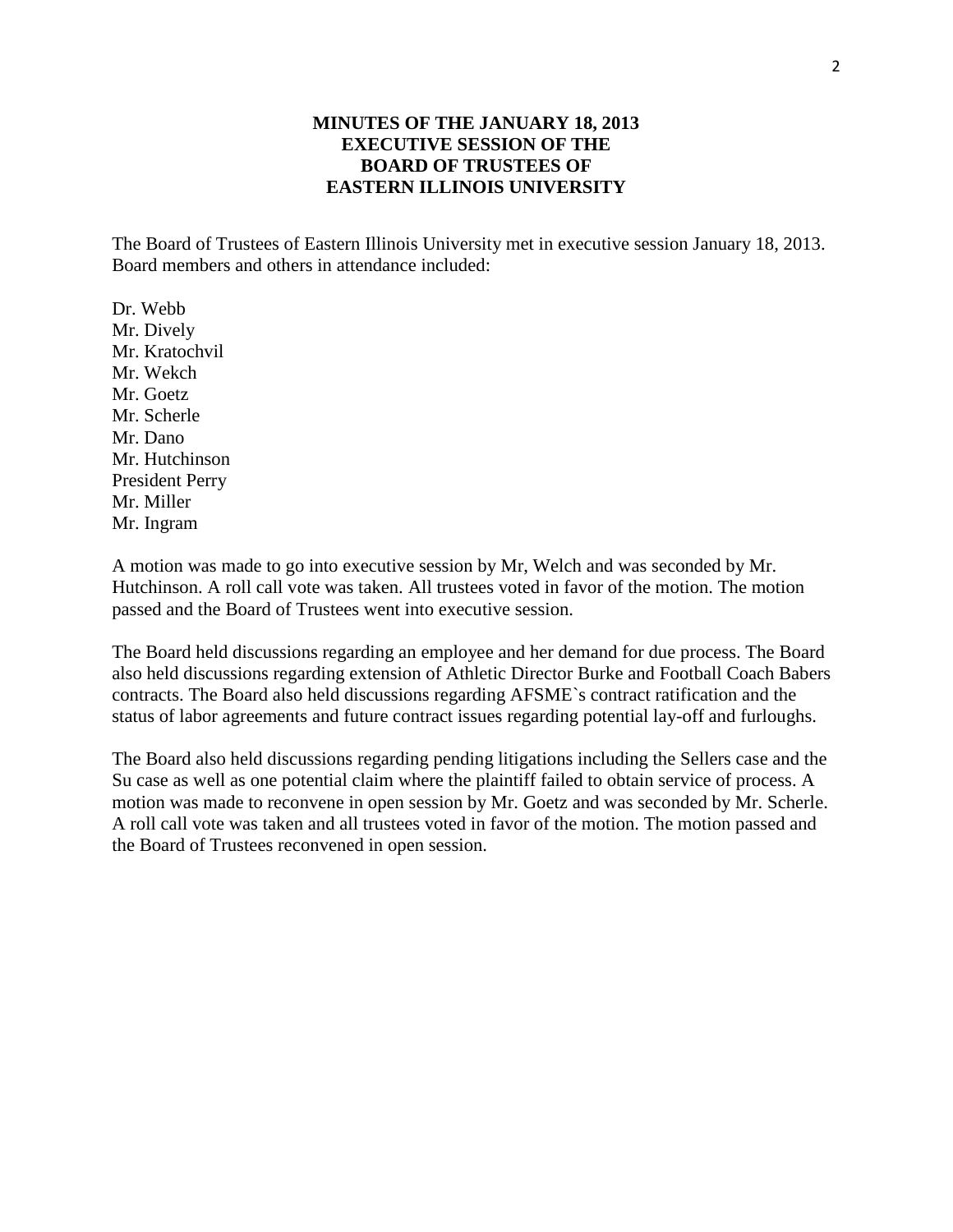# **MINUTES OF THE APRIL 19, 2013 EXECUTIVE SESSION OF THE BOARD OF TRUSTEES OF EASTERN ILLINOIS UNIVERSITY**

The Board of Trustees of Eastern Illinois University met in executive session April 19, 2013. Board members and others in attendance included:

Dr. Webb Mr. Dively Mr. Kratochvil Mr. Welch Mr. Goetz Mr. Scherle Mr. Dano -not present Mr. Hutchinson President Perry Mr. Miller Mr. Ingram

A motion was made to go into executive session by Mr. Dively and was seconded by Mr. Hutchinson. A roll call vote was taken. All trustees voted in favor of the motion. The motion passed and the Board of Trustees went into executive session. The Board held discussions regarding pending and potential litigation. The Board was updated regarding existing court of claims case and a potential due process claim arising out of a terminated employee situation. The Board was also advised of the resolution of a disability claim for a painter.

The Board was also updated regarding the status of the Su and Hardin claims pending in the U.S. District Court. The Board also held discussions regarding resignation of the girls' basketball coach. The Board also began the presidential performance review process and reviewed the letter for the annual review which will continue at the retreat this summer. The Board shared its observations and commented regarding the president's performance. A motion was made to reconvene in open session by Mr. Hutchinson and was seconded by Mr. Goetz. A roll call vote was taken and all trustees voted in favor of the motion. The motion passed and the Board of Trustees reconvened in open session.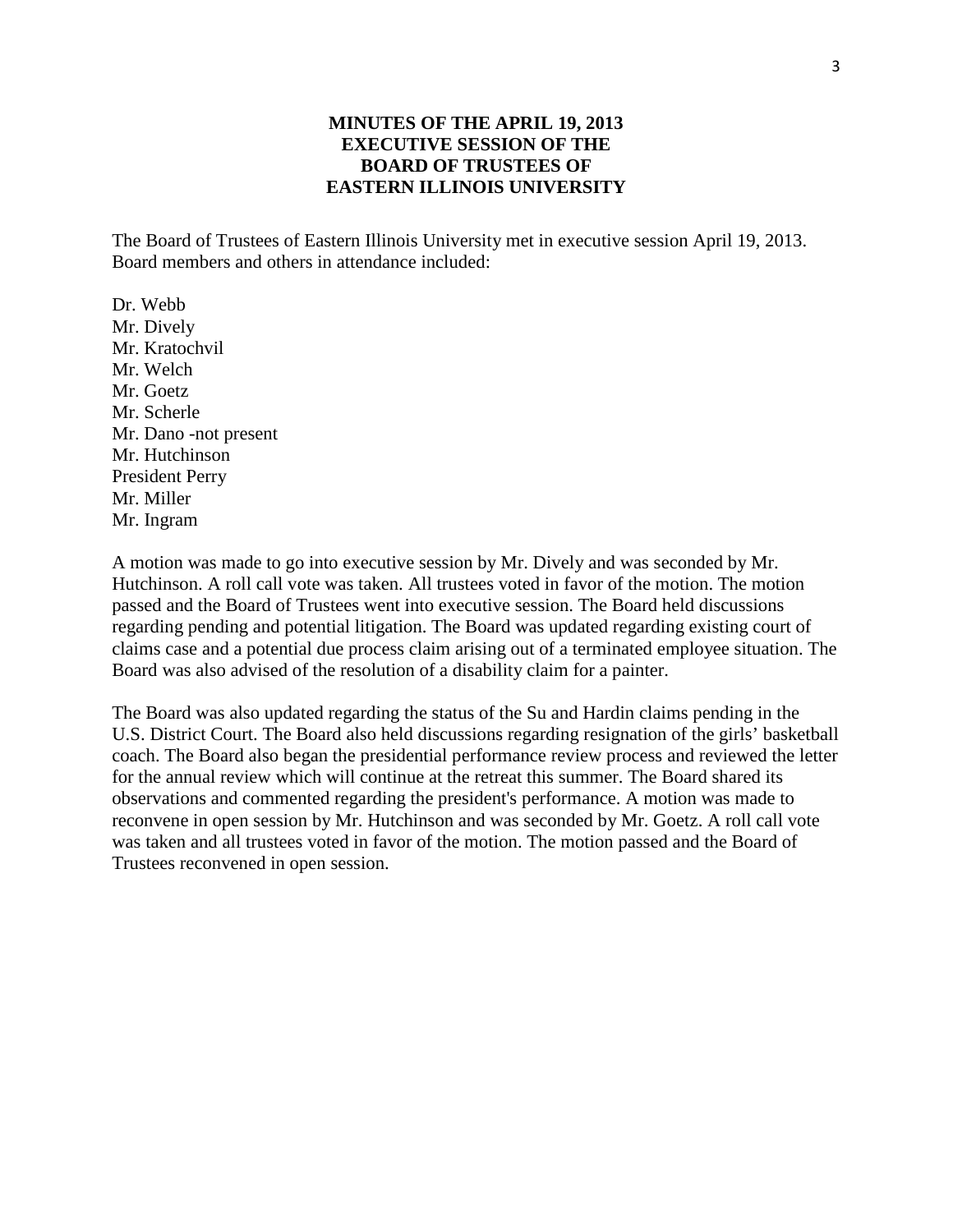# **MINUTES OF THE JUNE 17, 2013 EXECUTIVE SESSION OF THE BOARD OF TRUSTEES OF EASTERN ILLINOIS UNIVERSITY**

The Board of Trustees of Eastern Illinois University met in executive session June 17, 2013. Board members and others in attendance included:

Dr. Webb Mr. Dively Mr. Kratochvil Mr. Gilchrist Mr. Goetz Mr. Scherle Mr. Dano Mr. Hutchinson President Perry Mr. Miller Mr. Ingram Dr. Blair Lord - in part

A motion was made to go into executive session by Mr. Goetz and was seconded by Mr. Kratochvil. A roll call vote was taken. All trustees voted in favor of the motion. The motion passed and the Board of Trustees went into executive session.

The Board held discussions regarding the status of pending and probable litigation. The Board was updated regarding the Sellers, Hardin, and Su cases as well as several Court of Claims cases. The Board was also updated regarding a dining hall employee and the litigation that may arise. The Board was also updated regarding the number of matters regarding various employees including the dining hall employee situation as well as a former employee who was banned from campus.

The Board was advised regarding some former steam plant employees regarding termination of their employment for leaving work early.

The Board heard from Provost Blair Lord regarding the status of the Director of Admissions.

The Board was also advised regarding plans for extensions of several employment contracts.

The Board also reviewed Executive Session Minutes regarding continued need for confidentiality.

A motion was made to reconvene in open session by Mr. Kratochvil and was seconded by Mr. Dano. A roll call vote was taken and all trustees voted in favor of the motion. The motion passed and the Board of Trustees reconvened in open session.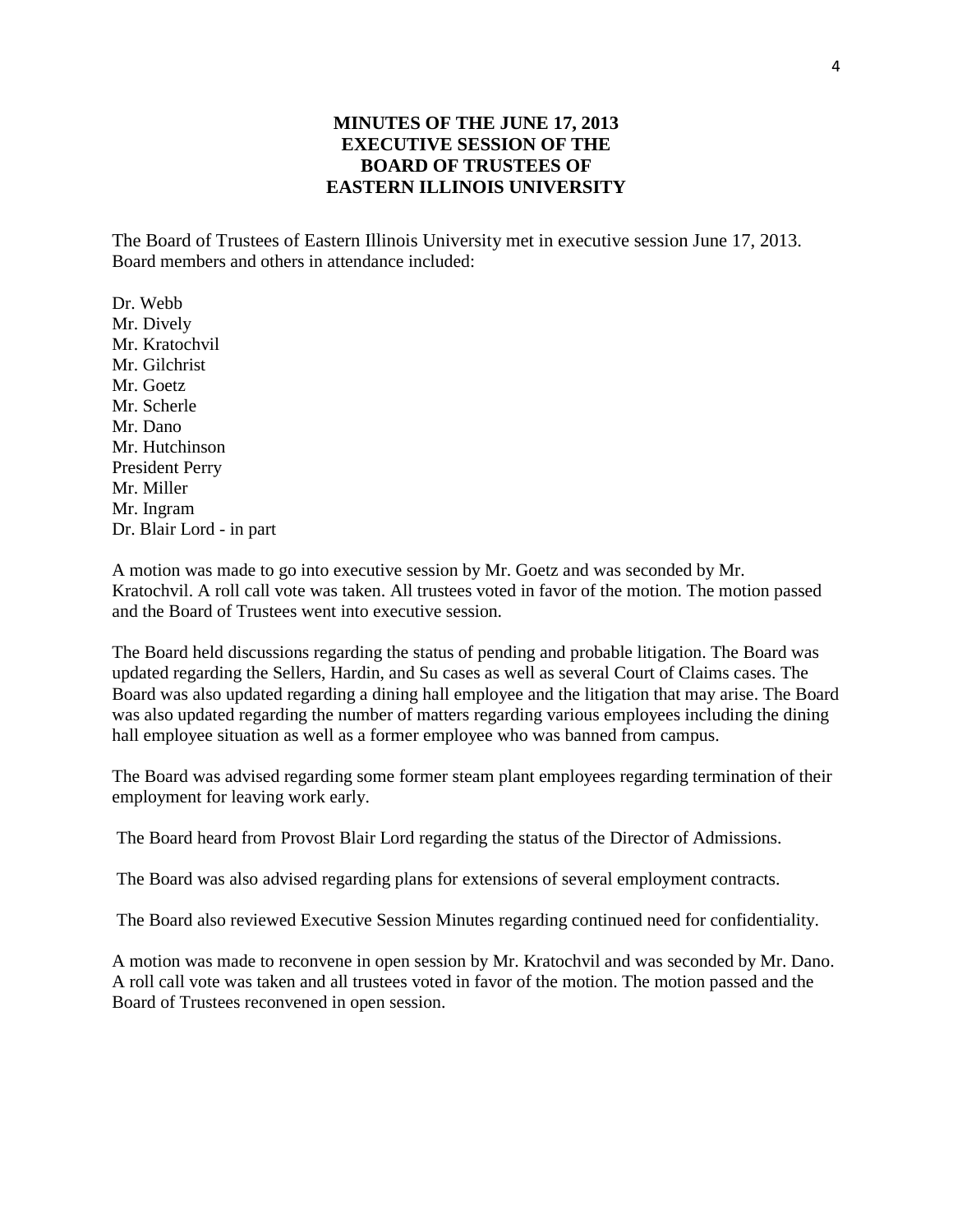# **MINUTES OF THE APRIL 25, 2014 EXECUTIVE SESSION OF THE BOARD OF TRUSTEES OF EASTERN ILLINOIS UNIVERSITY**

The Board of Trustees of Eastern Illinois University met in executive session April 25, 2014. Board members and others in attendance included:

Dr. Webb Mr. Dively Mr. Kratochvil Mr. Gilchrist Mr. Goetz Mr. Hutchinson Mr. Gurick President Perry Mr. Miller Mr. Ingram

A motion was made to go into executive session by Mr. Goetz and was seconded by Mr. Kratochvil. A roll call vote was taken. All trustees voted in favor of the motion. The motion passed and the Board of Trustees went into executive session.

The Board held discussions regarding a coach and conduct related to mandatory reporter status for athletes and potential violation of policy and possible discipline related to the coach's conduct.

The Board held discussions regarding the Unfair Labor Practice charge filed by the UPI related to the measurement of teaching, service, and research activities of faculty.

The Board held discussions regarding pending and potential litigation and was updated regarding the Harden and Su claims as well as the labor charge by the UPI.

A motion was made to reconvene in open session by Mr. Goetz and was seconded by Mr. Kratochvil. A roll call vote was taken and all trustees voted in favor of the motion. The motion passed and the Board of Trustees reconvened in open session.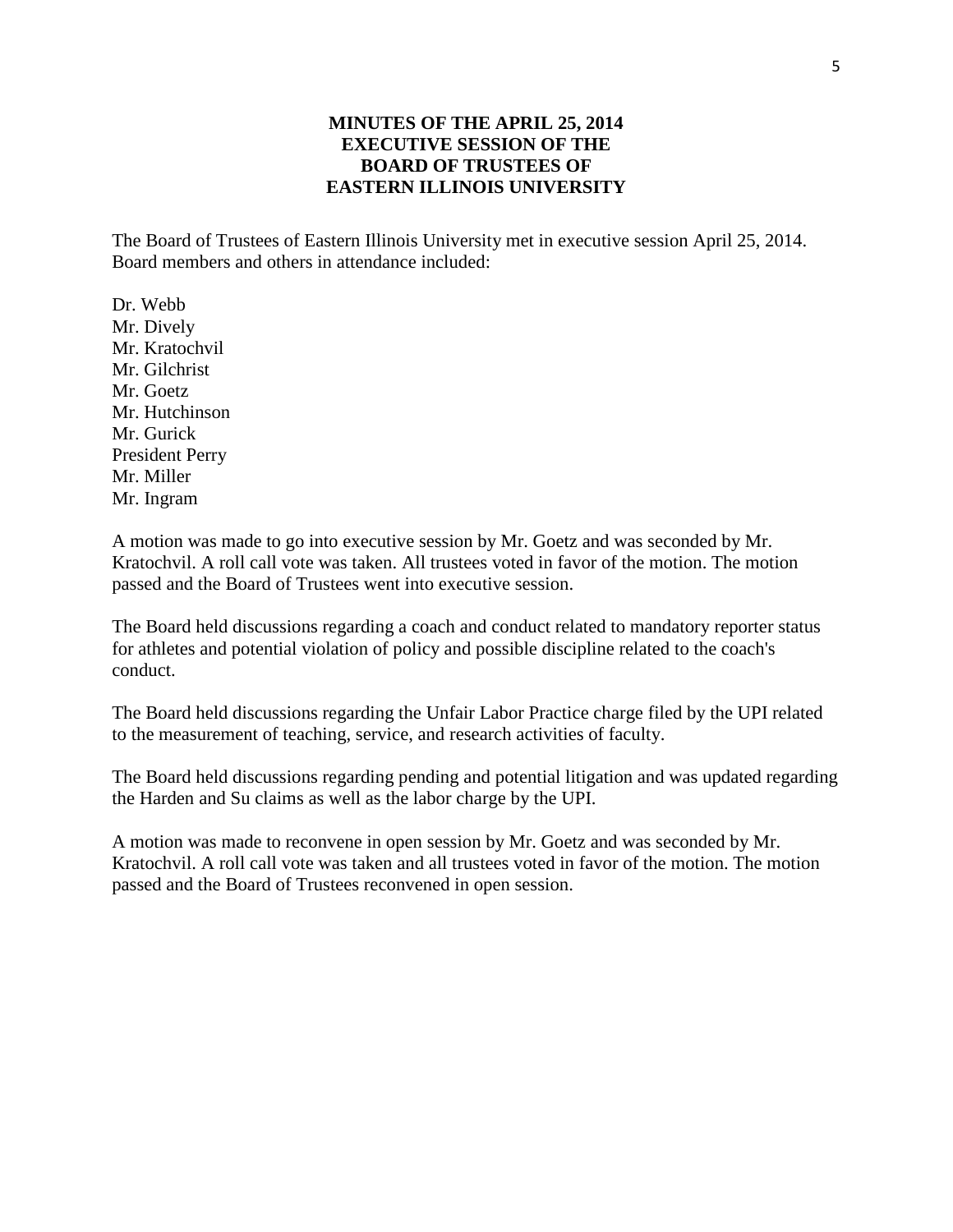# **MINUTES OF THE JUNE 6, 2014 EXECUTIVE SESSION OF THE BOARD OF TRUSTEES OF EASTERN ILLINOIS UNIVERSITY**

The Board of Trustees of Eastern Illinois University met in executive session June 6, 2014. Board members and others in attendance included:

Dr. Webb Mr. Dively Mr. Kratochvil Mr. Gilchrist Mr. Goetz Mr. Hutchinson Mr. Gurick President Perry Mr. Miller Mr. Ingram

A motion was made to go into executive session by Mr. Hutchinson and was seconded by Mr. Gurick. A roll call vote was taken. All trustees voted in favor of the motion. The motion passed and the Board of Trustees went into executive session.

The Board held discussions regarding an employee issue. The Board was advised that meetings had taken place which were productive. Efforts will continue to conform the employee's behavior and conduct. The Board was advised that this issue would be resolved very quickly. The Board also held discussions regarding President Perry`s performance review. Discussions centered on the very positive impact Dr. Perry has had on the University during his tenure. Some questions were raised with regard to outcomes (student enrollment). President Perry was complimented on taking on the budget issues despite his current plans for retirement. All of the board members were very positive on President Perry`s performance overall. A motion was made to reconvene in open session by Mr. Dively and was seconded by Mr. Hutchinson. A roll call vote was taken and all trustees voted in favor of the motion. The motion passed and the Board of Trustees reconvened in open session.